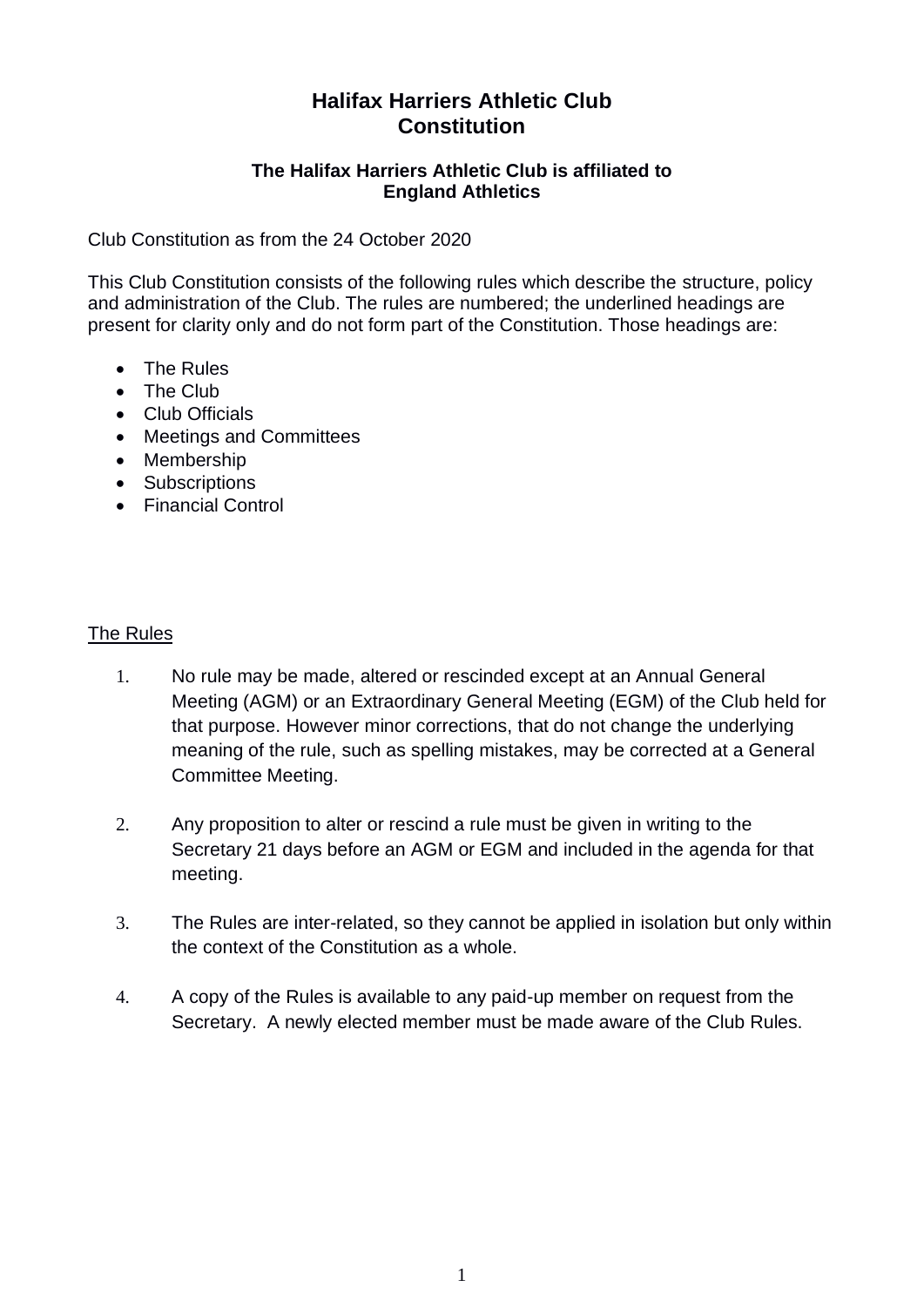## The Club

- 5. The club shall be called: Halifax Harriers Athletic Club.
- 6. The club colours shall be light blue vests with yellow side panels and a royal blue strip between.
- 7. The objectives of the club shall be to promote all branches of athletics for the benefit of the membership.
- 8. The Club shall consist of:
	- i. The membership
	- ii. An organising General Committee of members

The membership is divided into a number of classes as described under Membership.

- 9. The Club's year for membership purposes runs from April 1<sup>st</sup> to March 31<sup>st</sup> the following year
- 10. The Club's financial year runs from  $1<sup>st</sup>$  August to  $31<sup>st</sup>$  July the following year.

#### Club Officials

11. Officers of the Club are selected from the membership. All posts are subject to approval at each club Annual General Meeting. Substitute officials can be appointed should the need arise during the year by the General Committee.

#### The Officers of the Club are:

- a. President
- b. Chairman
- c. Life Vice-Presidents: A Life Vice President is a person who has been a member of the club for at least 20 years and whose services to the club merit this distinction.
- d. Vice Presidents. A current Vice President is a member who is nominated at the AGM for services to the club which merit distinction.
- e. Secretary
- f. Treasurer
- g. Membership Secretary
- h. Captains
- i. Club Team Managers.
- j. Two Welfare Officers (one male and one female)
- k. Club Coaches
- l. Chair of Road Committee or its representative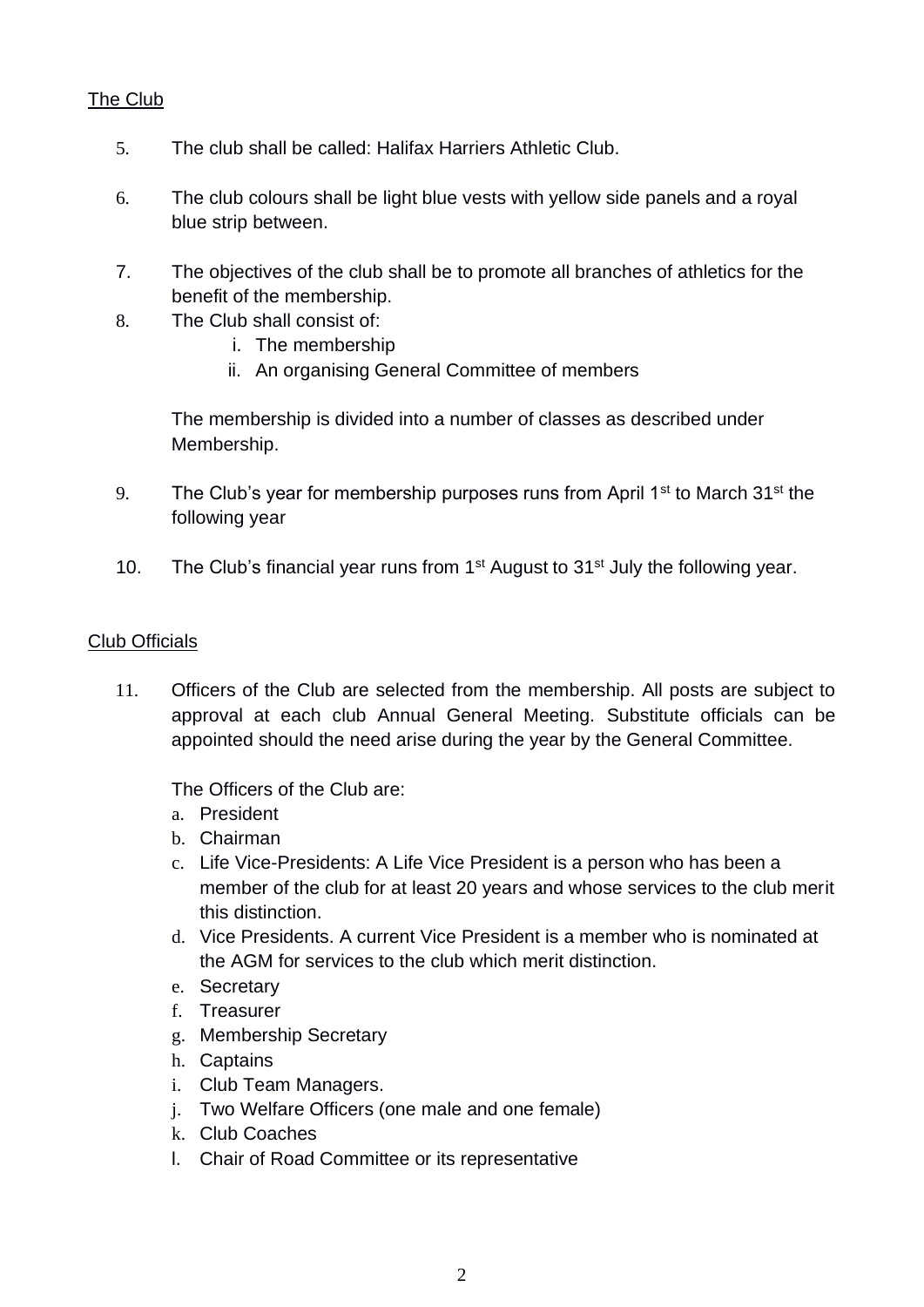#### Meetings and Committees

- 12. Club meetings held under this Constitution are as follows:
	- i. Annual General Meeting (AGM)
	- ii. Extraordinary General Meeting (EGM)
	- iii. General Committee Meetings

Other committee meetings are organised and act under authority delegated by the General Committee.

- 13. Only fully paid-up members over 15 years of age, who are not indebted to the club, and are not Social Members shall be eligible to vote at any meeting.
- 14. Quorum. No business shall be transacted at any meeting unless a quorum of at least 5 members eligible to vote is present.
- 15. The Annual General Meeting (AGM) must be held within 3 months of the end of the Club's financial year. The Secretary shall notify the members at least 28 days prior to an AGM stating the time and place of the AGM and at least 14 days prior to AGM the business to be transacted.
- 16. An Extraordinary General Meeting (EGM) may be called by the following, and must be held within 28 days:
	- a. At the instruction of the General Committee.
	- b. On receipt of a written request signed by at least six paid-up adult members stating the business that it is proposed to put before the meeting.
- 17. The Secretary shall notify the members at least 14 days prior to an EGM stating the time and place of the EGM and the business to be transacted. No other business may be brought forward at the meeting.
- 18. The General Committee shall comprise of the officers of the club and, in addition, up to 5 male and up to 5 female adult paid-up members who are not Social Members.
- 19. General Committee meeting:
	- a. At least one Officer of the Club from a, b, e, f in rule 11 must be present.
	- b. Will take place as required, normally every month.
	- c. Can decide all business within the rules of this Constitution.
- 20. The Coaching Committee shall comprise of all club coaches.
- 21. Anyone taking up coaching with the Club must be qualified to Assistant Coaching level or above and have a current DBS (Disclosure and Barring Service).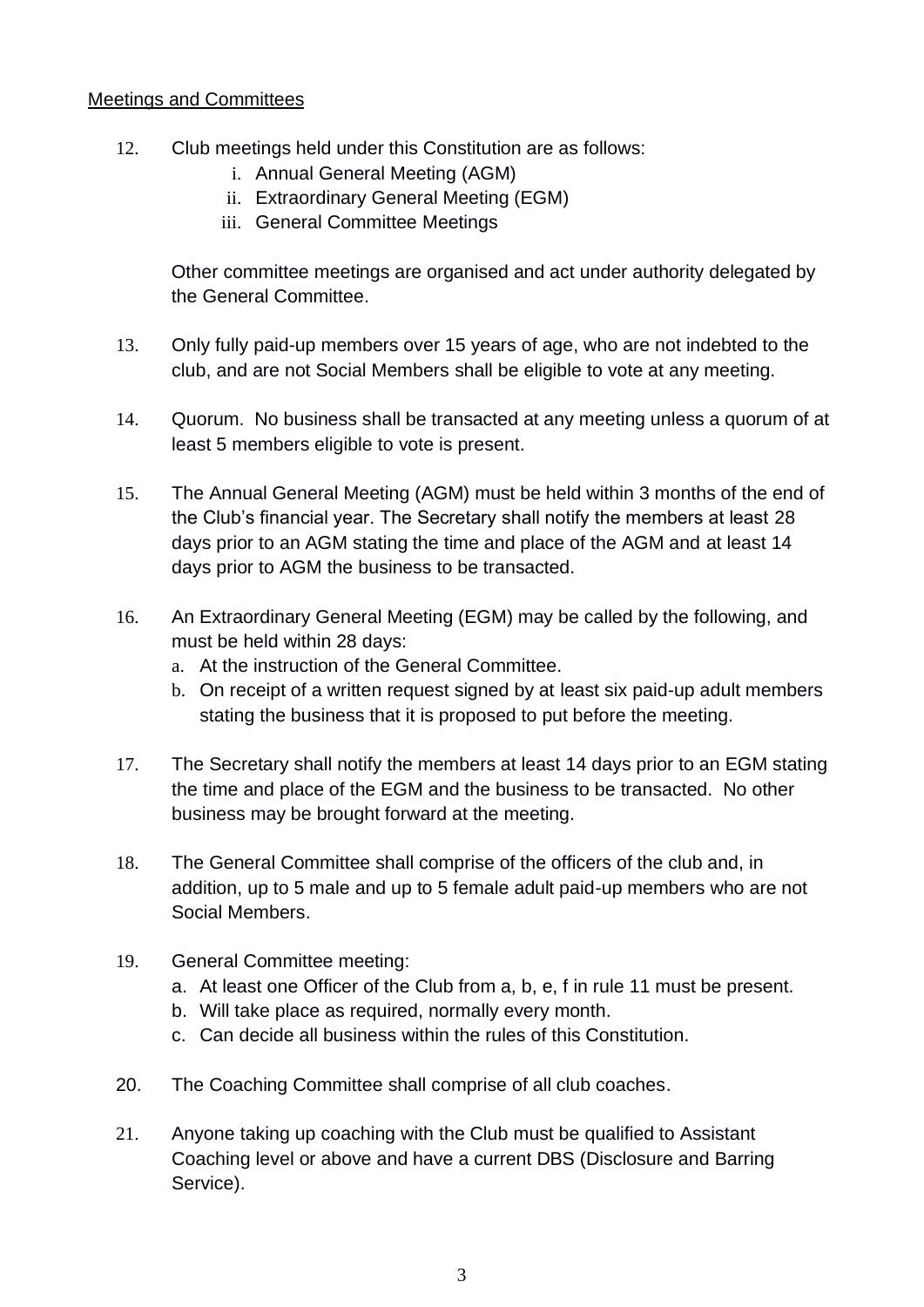## Membership

- 22. The membership of the club is restricted as follows:
	- a. The minimum age for membership is 8 years.
	- b. Only those who are amateurs as defined by UK Athletics (UKA)
- 23. The Membership shall consist of the following classes:
	- i. First claim (A member whose first-choice club is Halifax Harriers)
	- ii. Second claim (A member who competes for another club as their firstchoice)
	- iii. Social membership
	- iv. Scholar membership
	- v. Life member (From 2020 no longer offered to new applicants)
- 24. Social Membership For adults 18 years and above who do not train with Halifax Harriers and cannot participate in competitive events for the Harriers but who nevertheless wish to actively support the club in its aims and objectives.
- 25. Scholar Membership A member who wishes to remain a member who lives outside the area whilst at college or university.
- 26. An Adult Member is one aged 18 years or older.
- 27. The Committee has the power to expel any member whose conduct brings the club into disrepute. The Committee shall provide written details to the member explaining the reasons for expulsion.
- 28. Any member wishing to resign shall notify their resignation to the Membership Secretary.
- 29. Any Harrier wishing to take part in an event hosted by Halifax Harriers, will not have their entry accepted unless they have either committed to a task, or supplied a suitable deputy to fulfil any role required, unless all roles have been filled.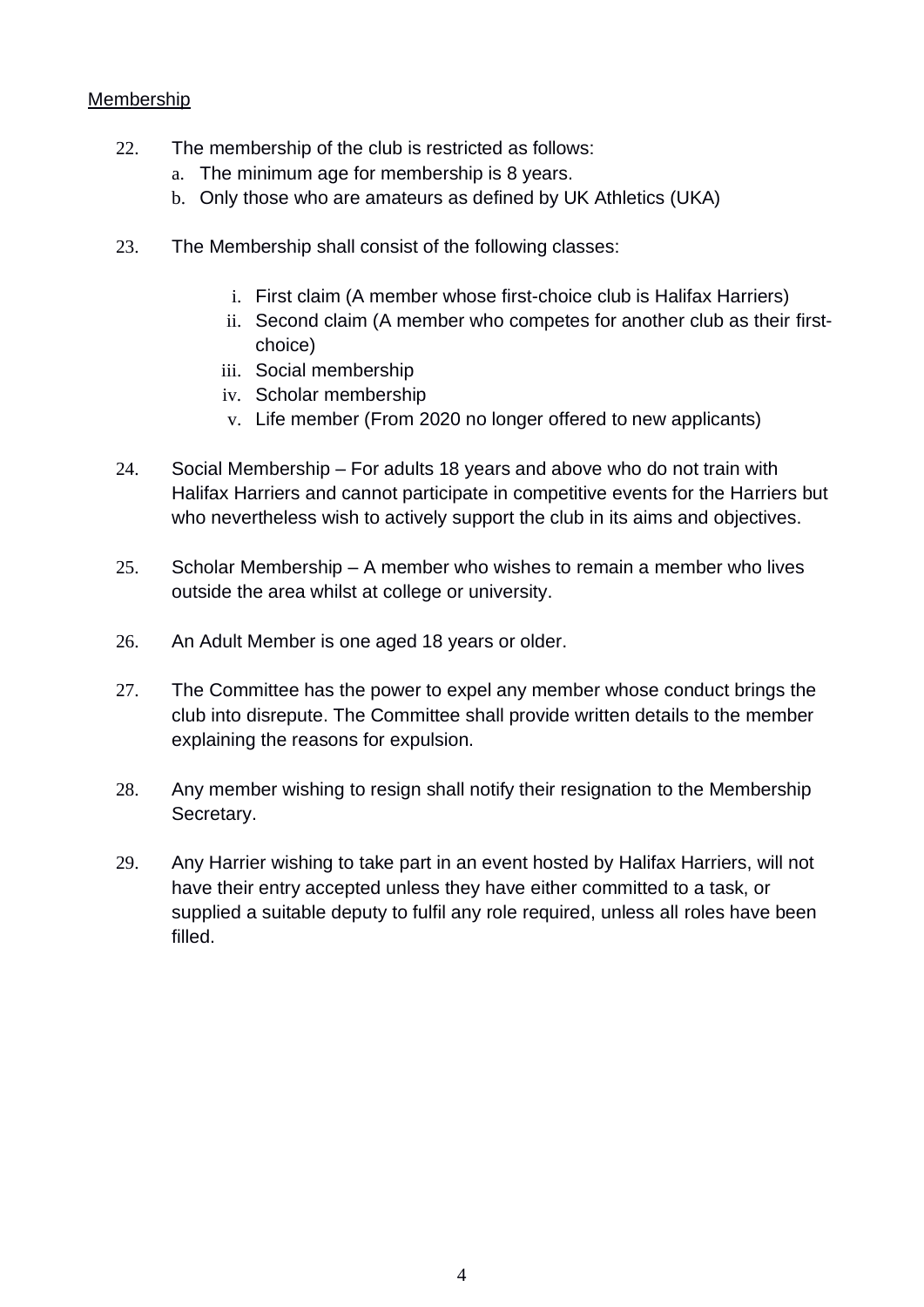#### **Subscriptions**

- 30. Anyone who competes or uses the club facilities during any year shall pay the appropriate subscription for that year.
- 31. Subscription fee categories and amounts must be proposed and accepted by vote at the AGM or EGM.
- 32. Subscriptions shall be due on application for membership and thereafter on the 1<sup>st</sup> April each year and shall be at the rates as determined at the preceding AGM or EGM.
- 33. Any existing member who has not paid their subscriptions by  $1<sup>st</sup>$  May will pay a session fee as determined from time to time by the General Committee until their subscriptions are paid.
- 34. A member whose subscription remains unpaid by  $1<sup>st</sup>$  July of a year shall be deemed to have lapsed their membership.
- 35. An individual wishing to re-join shall reapply to the club and pay the appropriate subscription due.
- 36. At the discretion of any club official any athlete may use club facilities on a trial basis, under supervision, on the payment of a session fee as determined from time to time by the General Committee.